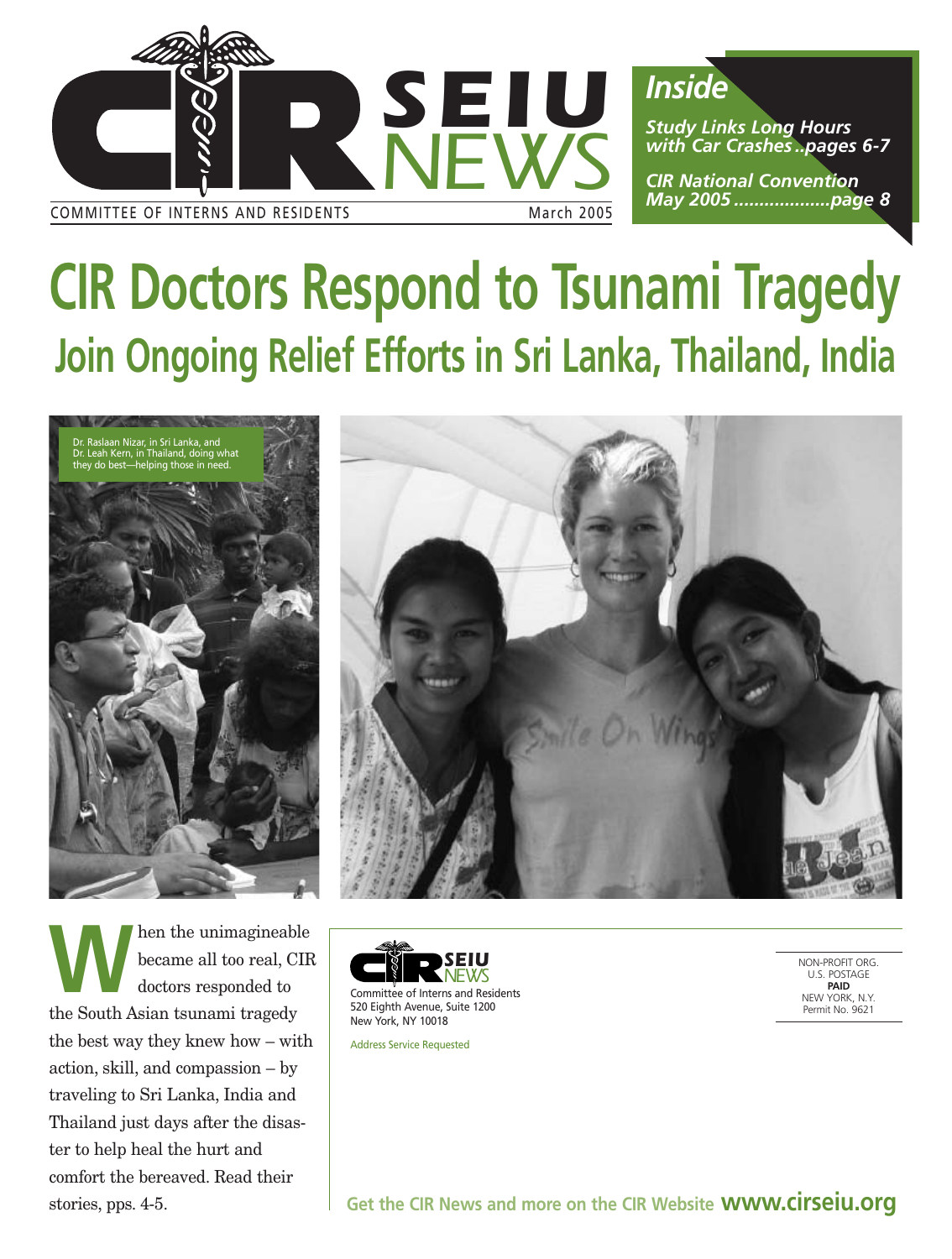

*SEIU NEWS*

**Committee of Interns and Residents** National Affiliate of *SEIU*

National Headquarters 520 Eighth Avenue, Suite 1200 New York, NY 10018 (212) 356-8100 (800) CIR-8877

E-mail: info@cirseiu.org http://www.cirseiu.org

555 Route 1 South, Third Floor Iselin, NJ 08830 (732) 596-1441

818 Harrison Avenue Boston, MA 02118 (617) 414-5301

1400 NW 10th Ave., Suite 1210 Miami, FL 33136 (305) 325-8922

1338 Mission Street, Third Floor San Francisco, CA 94103 (415) 861-5235

> Box 512075 Los Angeles, CA 90051 (310) 632-0111

Washington, DC Office (202) 872-5838 Ave. San Ignacio 1393 Urb. Altamesa, San Juan P.R. 00921 (787) 775-0720

#### **EXECUTIVE COMMITTEE 2004-2005**

Barbie Gatton, M.D. *President*

Mark Amorosino, M.D. *Executive Vice President*

Michael Mendoza, M.D., M.P.H. *Secretary-Treasurer*

REGIONAL VICE PRESIDENTS Anita Gaind, M.D., M.P.H. *Northern California*

Gwendolyn Harbert, M.D. *Southern California*

Joshua Perlroth, M.D. *Southern California*

Zachary Pearson-Martinez, M.D. *Florida*

Simon Ahtaridis, M.D., M.P.H. *Massachusetts*

Alfred Malomo, M.D. *New York*

Andrea Maritato, M.D. *New York*

Ira Nemeth, M.D. *New York*

Raslaan Nizar, M.D. *New York*

Marino D. Tavarez, M.D. *New York*

> Arun Chopra, M.D. *New Jersey/D.C.*

> > •

Mark Levy *Executive Director* Cara Metz

*Editor*

COVER PHOTOS: COURTESY OF DRS. NIZAR AND KERN

## **President's Report**

**• • • • • • • • • • • • • • • • • • • • • • • • • • • • • • • • • •** Barbie Gatton, MD, CIR President

# What Medicaid & Medicare Cuts Mean For Our Nation's Future

In previous columns, I've expressed<br>
worries about the funding of health<br>
care and how the care of the most<br>
poody would become a political foot n previous columns, I've expressed worries about the funding of health needy would become a political football. If you've been reading the newspapers lately, you know about the White House-proposed Medicaid budget cuts, and their impact on all 50 states. Proposed Medicaid cuts of at least \$45 billion (and possibly up to \$60 billion) over 10 years will have serious consequences for *all* of our hospitals. It will hit the neediest among us, and the nation's public hospitals, and stand-alone children's hospitals the hardest. In addition, some of the specific cuts to Medicare are to funding for graduate medical education, emergency medical services for children, trauma planning, and public health.

The greatest damage will be done to the most vulnerable, with millions of children and elderly losing coverage. As an Emergency Medicine physician, I know that if these cuts do go through, the result will be more people whose only care comes from the emergency room. This will result in sicker patients, longer waits, and even greater costs, both human and monetary.

We all know that our hospitals are already struggling with the level of Medicaid funding we currently have. Governors in states such as Tennessee and Florida have announced huge cuts in their state Medicaid services.

### **Notice of Election of CIR National Officers**

**POSITIONS TO BE FILLED**

| President                |
|--------------------------|
| Executive Vice President |
| Secretary-Treasurer      |
| Vice Presidents:         |
|                          |
|                          |
|                          |
|                          |
| Northern California 1    |
|                          |
|                          |

#### **TERM OF OFFICE**

One year, commencing with the election at the 2005 National Convention and ending on the next election date.

#### **ELIGIBILITY REQUIREMENTS**

Members in good standing, who will be serving as housestaff officers at a member institution for the next residency year, shall be eligible to stand for election as officer. In addition to such persons, housestaff officers in good standing at a member institution for the current residency year, or a housestaff officer in good standing who is

serving as a full-time officer of CIR during the year preceding the election, shall be eligible to stand for election as officer, but in no event shall service as officer commence or extend more than two years after separation from a housestaff program. No person may run for more than one Executive Committee office.

If Congress accepts the President's funding reductions, consequences will be dire. We are united with other health care workers, medical specialty societies, and the hospital industry in opposing these cuts. At a recent CIR Regional Meeting, we heard from a New York CIR member about a program created at his hospital to target overweight teenagers at risk of developing diabetes. Due to funding cuts, the program has been trimmed, and is now only open to teenagers who have already developed diabetes. The entire preventive goal of the program

#### **NOMINATION PROCEDURES**

Nominations are to be made by petition signed by two delegates, which must be received in the CIR National Office at 520 Eighth Avenue, 12th floor, New York, N.Y. 10018 prior to May 10, 2005.

#### **CAMPAIGN PROCEDURE**

Officer elections will take place on Sunday, May 22, 2005, at the National Convention. Only delegates, and alternates who are replacing delegates who are in attendance at the National Convention, are eligible to vote.

**IF YOU HAVE ANY QUESTIONS, PLEASE CALL THE CIR NATIONAL OFFICE AT 1 (800) CIR-8877.**

has been gutted. That's the level of current funding to hospitals. If these cuts go through, it will only get worse.

That's why I'm asking you to take a moment right now, and write an online letter to your Senators and Congresspeople opposing these cuts to Medicare and Medicaid. Here's how: visit our website at www.cirseiu.org, click on the "Take Action" button on the left, and click on the first campaign listed, "*Put Families First, Stop Health Care Cuts.*" This campaign is being coordinated by our national organization, SEIU, the Service Employees International Union. You'll find a sample letter you can sign and send online, or personalize with your own experiences, on the subject matter.

Get the word out to your friends and colleagues, too. For those who want to take it to the next level of involvement, think about writing a letter to the editor, and getting together a group of your colleagues to call, or visit your senators and congresspeople. Our colleagues at Children's National Medical Center in Washington, DC have taken the lead and already done this. I recently spent a month in Washington lobbying Congress on this and other health care issues.

**"If Congress accepts the President's funding reductions, consequences will be dire. We are united with other health care workers, medical specialty societies, and the hospital industry in opposing these cuts."** 

It's our health care system, and as residents, we have to speak up about what's wrong. This draconian budget is a huge step in the wrong direction. Email your thoughts to CIR about how your hospital, and your state are responding to these cuts at info@cirseiu.org.

#### **CIR Supports Greater Health Care Access in Central Brooklyn**

**THE SECRET READ SPOOKLY COMMUNIST CONTROLLER**<br>
about the dwindling<br>
number of boalth are services in community is concerned number of health care services in the area," said CIR Pres. Barbie Gatton, MD at a January 20, 2005 Community Forum that brought together church, community, union and health care advocacy groups along with local elected officials in one of the city's most medically underserved communities.

Dr. Gatton pledged CIR's support in the upcoming fight against cuts to Medicaid and Medicare, saying, "we need more funding, not less."

PHOTO: BILL BURKE/PAGE ONE PHOTOGRAPHY

PHOTO: BILL BURKE/PAGE

ONE

PHOTOGRA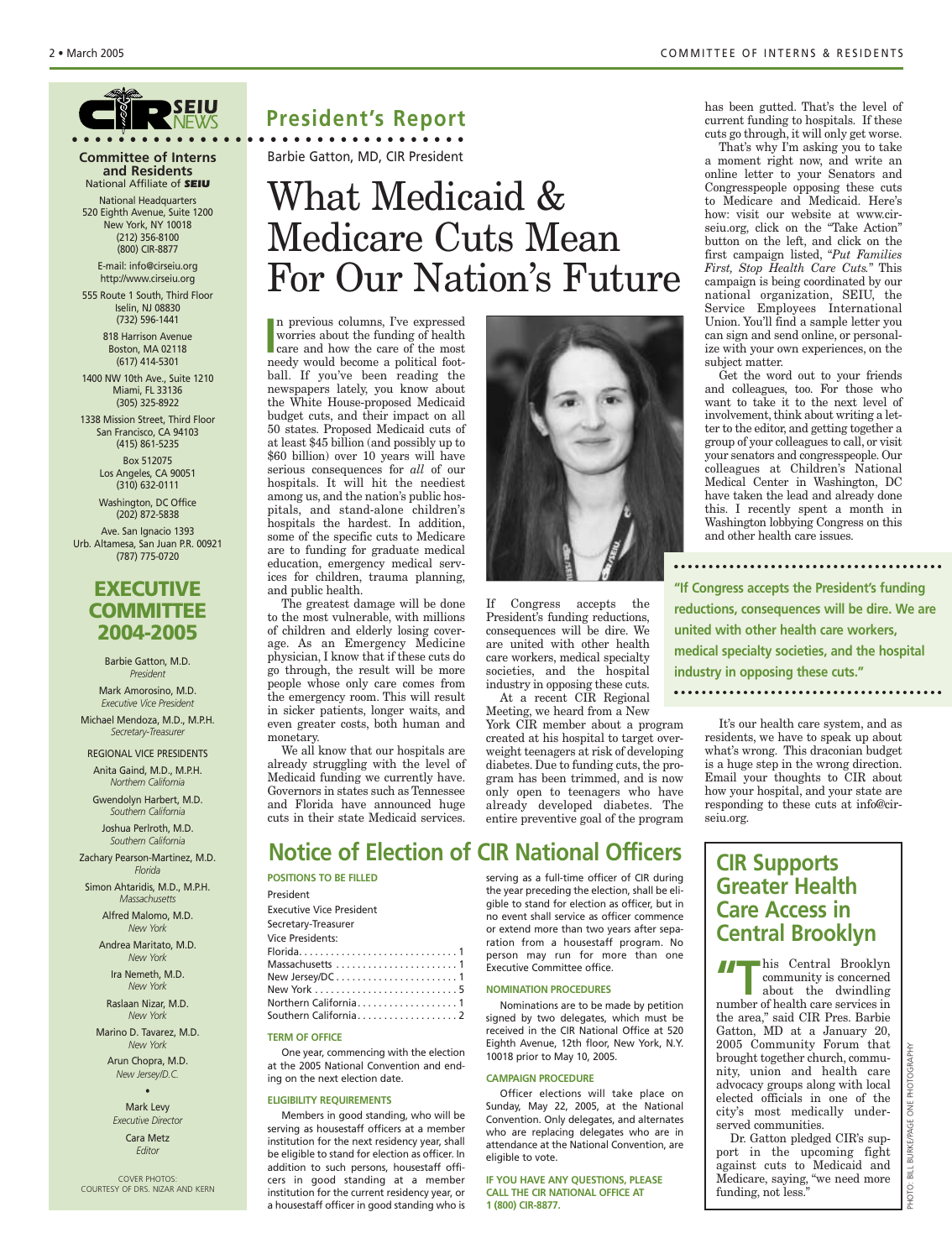# **At Jersey City Medical Center, Patience and Persistence Pay Off Contract Victories**

began last June at Jersey City Medical Center, ended fruitfully in a contract with solid gains that was ratified February 2, 2005.

"Through CIR and with persistence, we won a contract for everyone that we couldn't have done individually, or even as separate departments," said Dr. Alex Kimel, a PGY 2 in Internal Medicine, who was part of the negotiating committee. "We had a lot of cooperation between departments, and we kept negotiating and arguing with the administration until we ultimately came to a compromise that both sides could be satisfied with," he said.

Jersey City Medical Center has residency programs in Internal Medicine, Pediatrics, OB/GYN, and Dentistry, and a consistent group of people from each department participated throughout the negotiations, trading off duties with their coworkers in order to be able to attend the meetings.

"I learned a lot from negotiations," said Dr. Chukwuma Okoroji, a PGY 3 in OB/GYN. "When you come to a negotiating session, you must be prepared to win your argument – you must know your facts; you must know what has happened in similar institutions, so you can use that information as an example; you must be consistent



in your demands, and you must be reasonable in what you demand," he said.

"At the end of the day, we gained a lot. I probably would have been more aggressive on my own, but I learned that you have to be both patient, and persistent in negotiations," he said.The hospital began bargaining by saying there would be no raises due to a deficit; after months of negotiations they agreed to 1.5%, but in the end, finally came through with 3% increases for each year of the contract. Other important gains were:

• The hospital agreed to increase



payments to protect residents' medical and dental benefits; and

• For the first time, the hospital agreed to allow payroll deductions for residents who choose to sign up for CIR's political action fund,CARE. "That will actually come back to benefit the hospital," Dr. Okorogi said, "If the hospital needs increased fundProving that the contract was something all sides could feel good about, negotiating committee members and Jersey City Medical Center's CEO, Dr. Jonathan Metsch celebrated with a party following the ratification.

Drs. Okorogi and Kimel with the hospital's lead negotiator, John Doyle, Senior Vice Pres. for Corporate Administration.

ing, the support of residents and political leaders in New Jersey will be important."

Reflecting on the months-long negotiation experience, Dr. Okorogi said,"I thought it should go faster, but that's democracy. I'm pleased with the end result, and would definitely do it again. It was a rewarding experience."

## **"Closer to Care"** *New Contract Ratified at Brooklyn's Methodist Hospital*

**WEARENT SERVICES AND SERVICES ARE SERVICES AND SERVICES AND SERVICES AND SERVICES AND SERVICES AND SERVICES AND SERVICES AND SERVICES AND SERVICES AND SERVICES AND SERVICES AND SERVICES AND SERVICES AND SERVICES AND SERVI** "Closer to Care," and the simple, yet classic, Hospital in Brooklyn, NY, made their point that call rooms and lounges located in a separate building, away from patient care areas, are not acceptable.

"You should be able to get there in a minute if a code is called, and not have to wait for an elevator, cross a busy street, go into another building, and wait for another elevator," said Dr. Nada Boscovic, a first year resident in Internal Medicine who was on the negotiating committee. "I was pretty surprised that we didn't have the call rooms and lounges we needed," she said.The hospital agreed to 16 call rooms (up from the current two) and a lounge for all residents, in the main hospital building. Nurses took to wearing the CIR buttons to show their support for the campaign.

**"You should be able to get there in a minute if a code is called, and not have to wait for an elevator, cross a busy street, go into another building, and wait for another elevator."** 

**—Dr. Nada Boscovic, PGY 1, Internal Medicine**

Other significant gains won in the new contract include:

- 3% raises for each of the three years of the contract;
- an agreement that the hospital will fully pay the increased cost to the CIR Benefit Plan;
- meal vouchers increased to \$8.25 and usable all





Residents who attended the negotiating committee meetings saw their main concerns addressed in the final contract.

Dr. Nada Boscovic

- day (including the day before and day after call);
- improved laundry service for lab coats, and;
- an increase in book and journal allowance, from \$350 to \$525.

The contract was ratified on January 11, 2005, following several months of negotiations. "I discovered how important it is to be consistent, and attend every negotiating session," said Dr. Boscovic. "It's not like one person saying, 'we need a lounge.' We stuck together, and didn't budge.And it helps to have a good negotiator—our CIR staff person did a wonderful job of asking us for our ideas, giving us ideas, and know-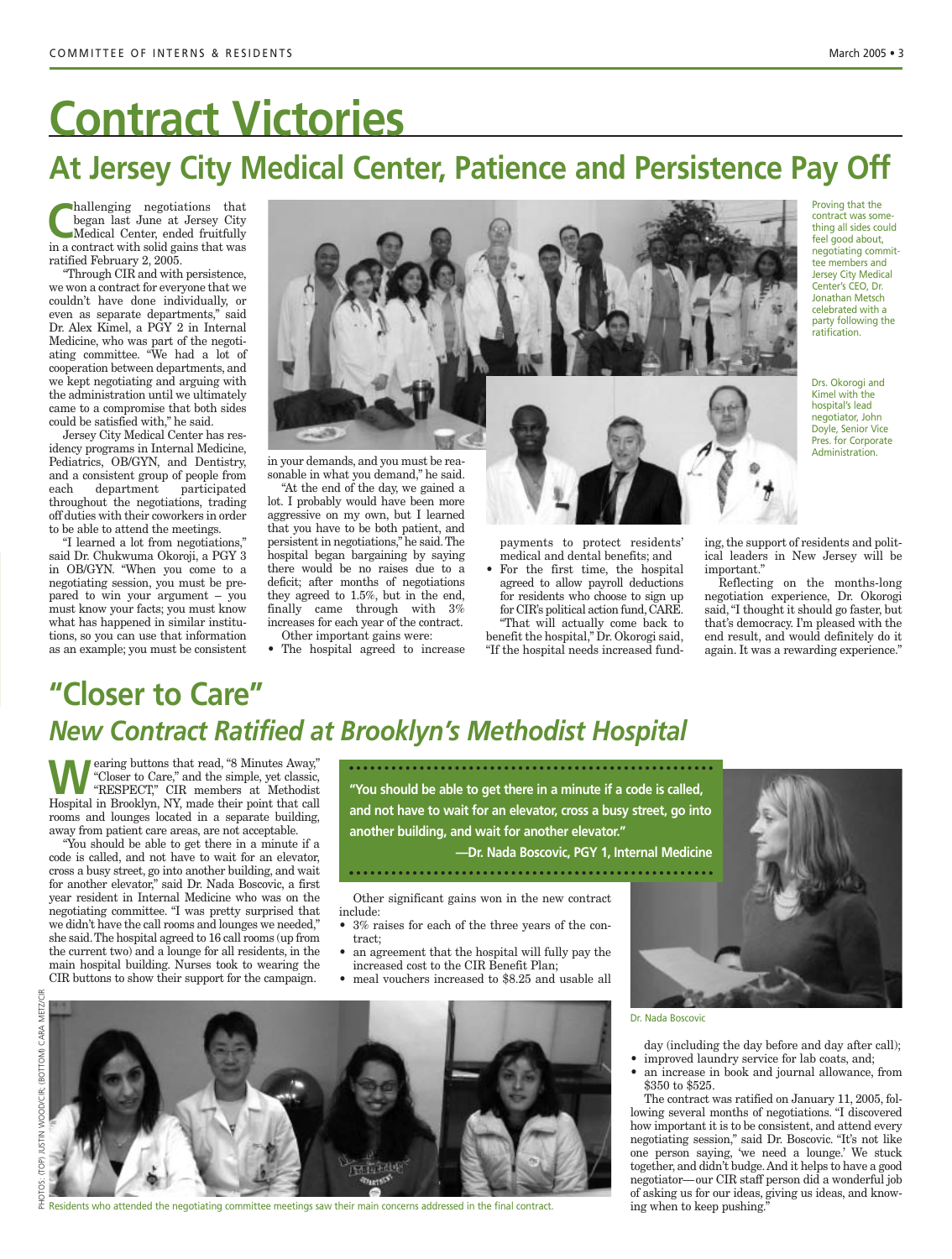# "Whatever We Gave, We

# **CIR Members Respond to the Tsunami with M**

*When the tsunami hit on December 26, C* sprang into action to help by raising funds for the relief *are told below, took that compassion a step further, and metal teams to interminate teams to join metal teams to join metal teams are to join metal teams are to join metal teams are to join metal teams are to join metal t providing critical care to the s* 

#### **In Sri Lanka: A Psychiatrist Offers Comfort**

#### *"We wanted people there to know that throughout the world, people care about what happened to them, and want to help." —Dr. Raslaan Nizar, Kings County, NY*

At first, Dr. Nizar watched the TV news like everyone else, transfixed by the unfolding disaster of the tsunami. But as the death toll climbed steadily upward, Dr. Nizar, who is a Psychiatry resident as well as a CIR New York Regional Vice President said, "I wanted to raise money for supplies. Then I just felt, the scope of the disaster is such that they need more than money. I'm a doctor, I was born and raised in Sri Lanka, I speak the language. In a time of need, this is the least I can do."

On December 30th, together with his brother-inlaw, who is also a doctor, Dr. Nizar decided to join a relief group that his CIR staff person, Anne Mitchell, had told him about—the Sri Lanka Medical Association of North America. He needed permission from his employer, Kings County Hospital, in Brooklyn, NY, where he is currently in his third year of residency training. "My director was very supportive, and my patients were understanding, too. Kings County donated surgical supplies, gloves, gauze and



An ambulance crashed into a hospital from the force of the tsunami.

other medical supplies." By January 4th he was on his way overseas, with the support of his wife, who remained home with their 18-month old. "I felt proud to be a doctor and be able to help," Dr. Nizar said. "My wife and I share the same philosophy, you do your very best for people who need it."

His team consisted of four doctors, two reporters, and a social worker.Their first stop was a remote town called Valachaini, on the east coast, two days of travel from the capital of Colombo. "There were 1,500 refugees living in a school there. Many of the kids lost one or both parents; about 20 were now orphans." Dr. Nizar, who initially did his medical training in



Dr. Nizar (left) en route to Sri Lanka.

Internal Medicine and Surgery before switching to Psychiatry, was uniquely able to treat patients as both medical doctor and psychiatrist."We set up tables, and had medicines on hand. I treated patients medically, then after, would just wander around and talk to those who wanted to talk.

"All you can do is offer support, and confirm that it is terrible. Getting people to talk about it can help, because holding it in is worse. We offered sedatives, and anti-anxiety medication to those who couldn't

sleep. But we could give only shortterm medication for acute cases, because we didn't know when the next doctors would be there to follow up.

"From there, we went to a different refugee camp, Alamkulam, which was under rebel control. We were the first doctors there. There were 1,200 refugees living in thin tents, five families to a tent. There were two water tanks and three toilets for all 1,200 people. There were very, very sick kids there. That was a very tough place to be. The babies were all dehydrated, the mothers not producing enough milk. We gave them antibiotics and educated the mothers about hygiene. But it felt helpless, because while we were treat-

ing them, we didn't know when there would be any follow-up.

Now that Dr. Nizar has made contact with organizers at each camp, he is continuing his aid efforts by raising money for supplies that will go directly to the camps he visited."Sri Lanka has only 25 psychiatrists in the country as we speak now. We are asking western doctors to come and help out, because there has been a huge psychological impact to this country. I want to go back regularly, once a year.We wanted people there to know that throughout the world, people know and care about what happened to them, and want to help."

#### **In Thailand, Children are the Focus**

*"I've never dealt with destruction like this—it was such a catastrophic event, people lost so many family members."*

*—Dr. Leah Kern, Children's Hospital, DC*

Dr. Kern is a second-year Pediatrics resident at Children's National Medical Center in Washington, DC, and has a lot of international experience behind her. She was a Peace Corps. volunteer in the west African nation of Guinea, and has worked on medical missions in the Philippines and Guatemala. When the tsunami hit, "I had the great luck of being on elective," she said. She joined an organization called Smile on Wings, founded by a Thai dentist, Dr. Usa Bunnag, which does ongoing medical and dental relief work. From January 10-19, 2005, Dr. Kern was in the hardest-hit part of Thailand, the Phang Nga province, a region of fishing villages and tourist resorts.

Her team consisted of four doctors, two nurses, a dentist and two administrative volunteers. "Threethousand people had died and 10,000 had their homes destroyed in this area. We worked with the Ministry of Public Health of Thailand, which assessed the basic needs of the area. We were in the Bang Muang refugee camp, which housed 5,000 refugees in tents. People with serious injuries and wounds had first been seen in hospitals, so we were like a community clinic for the camp. We saw lots of colds, fevers, diarrhea, asthma, and provided healing care for wounds," Dr. Kern said.

"The Thai government, military and police had a quick response to the disaster, and the infrastructure – roads and electricity – were still in place. We had mountains of bottled water, and food that had been donated. Needs were being well-met," in the face of the disaster, Dr. Kern said. "We had 97 orphans in our camp, all with extended family, like grandparents or aunts, to take care of them. Most of the kids were active and doing well. Charity groups had set



Refugee camp in Thailand.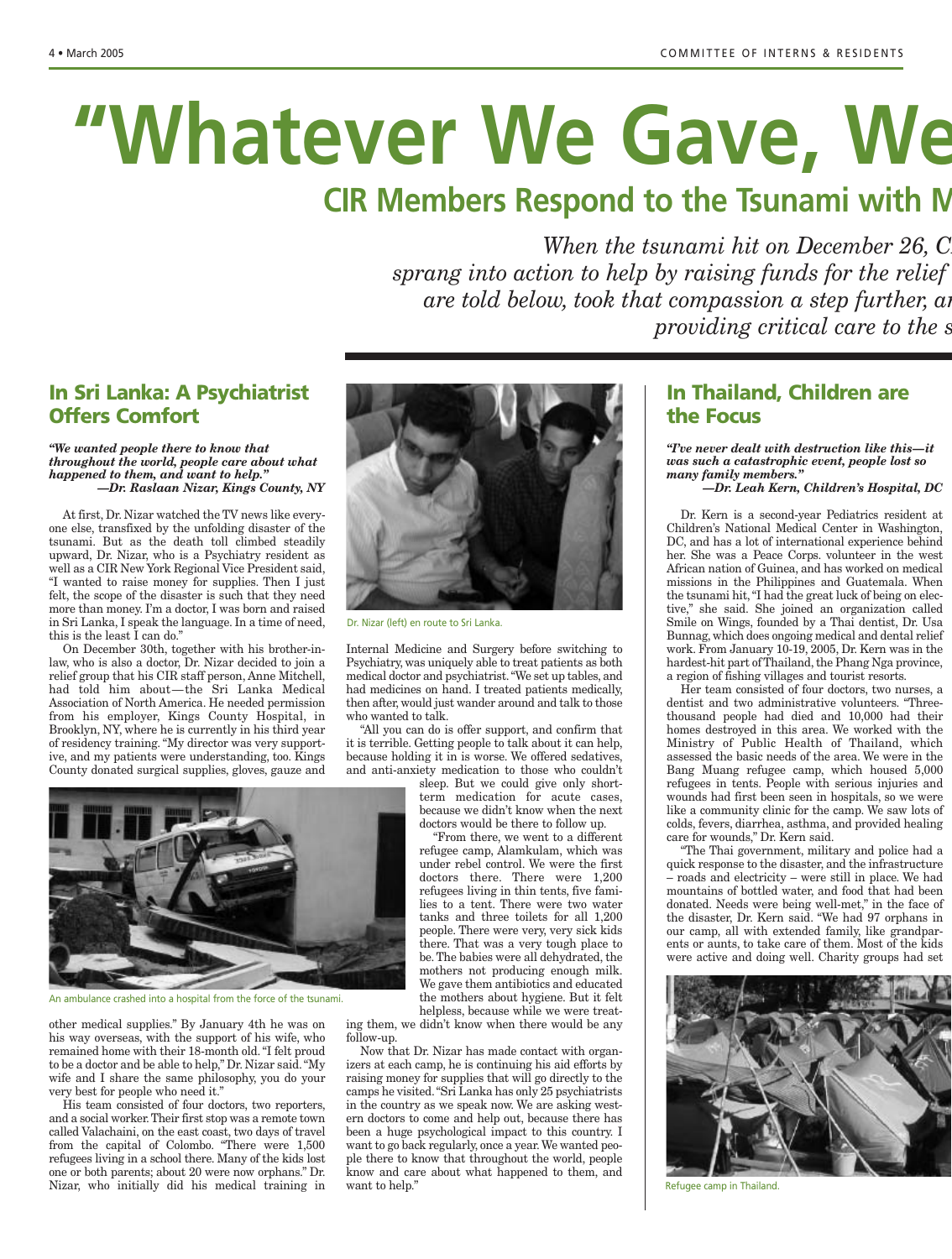# **e Also Gave People Hope"**

# **Medical Relief in Sri Lanka, Thailand, and India**

*IR members, like people around the world, f effort. And some, like the CIR members whose experiences and made immediate travel plans to join medical teams survivors. Here are their stories.*



Dr. Kern with her translators.

up tents with activities for the children—drawing, coloring, playing music, making batiks, there was a lot for them to do. There were packs of 8-year olds running around playing. But there was one little five-year-old boy who was so sad and wouldn't play. He and his mother had survived, but they had lost his four sisters. When the waves came, his mom grabbed him, and lost everyone else. I was on the verge of tears to see him and his mom crying.

"There's clearly need for long-term mental health care. You need to be able to speak Thai, and to know the culture to really help. I've never dealt with destruction like this – it was such a catastrophic event, people lost so many family members. People there are really still in shock, the full effect of what had happened hadn't hit them yet. That was hard to see. We came so soon after the event and people were just beginning to adjust.

"Long-term help will be required. But in the shortterm, people there are very grateful for the volunteers, and their needs are being met.Most refugee situations are not this positive. What's clear is that there is a great need for rebuilding, clearing land, and getting families the resources they need to rebuild their homes. I would love to go back again. It was a good experience to be able to help," Dr. Kern said.



#### **In India, A Doctor Returns to His Med School Roots**

#### *"Whatever we gave, we also gave people hope." —Dr. Kiran Patibandla, Woodhull, NY*

CIR member Dr. Kiran Patibandla, chief resident in Internal Medicine at Woodhull Medical and Mental Health Center in Brooklyn, NY, had a very personal connection to one of the regions impacted by the tsunami. He attended the Sri Ramachandra Medical College and Research Institute, located in Chennai, India. Along with other U.S. doctors who had done their medical training there, Dr. Patibandla felt an instant urge to go back and help the community. He and his colleagues speak Tamil, the local language, and are familiar not only with the culture, but also with the administration of their medical school. They quickly arranged their relief trip for January 8-28th, 2005.

"I spoke with my colleagues [from the school] and we created our own organization, called PADRE, for Physicians for Asian Disaster Relief. Because there is a lot of corruption in many third-world countries, we decided to set up our own organization, so we could be sure there was no corruption involved. We are working with the Medical Director of our school.

"I got a great response from Woodhull Hospital. I told one colleague that I would be leaving for India in 48 hours. In just 24 hours, they had mobilized, and collected thousands of dollars. Everyone in my hospital wanted to help. Residents, doctors, technicians, nurses, aides, all kinds of staff donated to our effort, as did the Virtue Foundation, a local New York non-



Surveying the damage in India.

profit organization. I used vacation time to go. All our expenses, including plane tickets, came out of our own pockets. We didn't want to spend any of the money that could go for relief.

The PADRE group consisted of two New York doctors, three Tennessee doctors, two pharmacists, and an orthopedic surgeon. "We asked the school's Medical Director to arrange for our mobile unit to visit the hardest hit areas along the coast of Tamil



Dr. Patibandla at work.

Nadu, the southern state. We were the first doctors most people saw. We set up a medical table, with just our stethoscopes and medication to give. By word of mouth, people would just keep coming. We saw about 400 people a day. We were so busy, it was like a factory, seeing one person after another. They welcomed us with open arms, and received free medication, and someone to listen to them, and help. Whatever we gave, we also gave them hope.

"As we went from camp to camp, the major diagnoses were trauma, viral infection, gastroenteritis, skin infections, and upper respiratory infections, many due to the close quarters of the refugee camps. There is so much psychological damage, which will take months and years to heal. One woman complained that her heart was racing, she didn't understand why. But the wave had consumed her five children and her husband. People assume that physical effects are medical, but it can be more psychological.

"We're hoping to take PADRE to Indonesia and Sri Lanka in the spring to help out there. With our organization, we'll be involved for years. We want to establish medical records for everyone, because it was all lost. In addition to housing, work, and basic medical care, people really need someone to hold their hand, and give them hope. I think that a lot of the comfort comes in that people realize that we came from far away just to listen and help.

"In medical school, you always hear about the patient-doctor separation, but at the end of the day, you can't separate yourself. We're all humans. Now that I'm back home, I have a new sense of perspective, of being grateful for what we have. These natural disasters can happen anywhere," he said.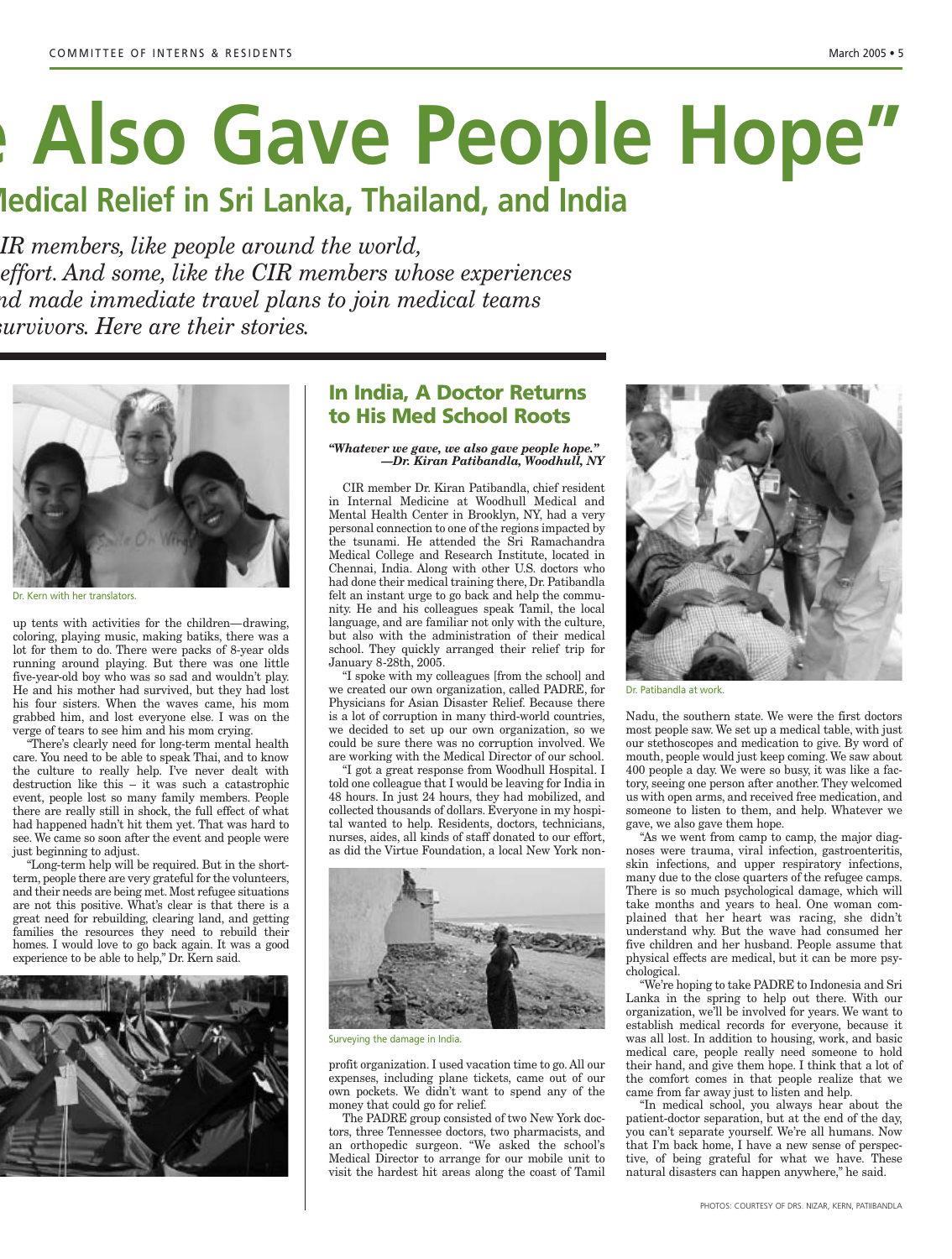# **Car Crashes and Long Hours Linked in**

**THE EXTENDED WORK** Shifts and the Risk of Motor Vehicle Crashes Among Interns"

(*New England Journal of Medicine,* January 13, 2005) examines what happens when exhausted residents get behind the wheel of a car after working 24 or more consecutive hours and finds a significant increase in the number of accidents and near-misses.

In its third study to be published in the *New England Journal of Medicine* in as many months, the Harvard Work Hours Health and Safety Group has produced yet another sobering look at the negative effects of excessive work hours – this time on residents themselves.

"We found that the odds that interns will have a documented motor vehicle crash on the commute after an extended work shift were more than double the odds after a nonextended shift. Near-miss incidents were more than five times as likely to occur after an extended shift as they were after a nonextended shift. These findings, which are of particular concern because motor vehicle crashes are the leading cause of death in this age group, are consistent with the findings that sleep deprivation degrades performance and that the number of fatigue-related crashes increases in proportion to the time spent on the task." (NEJM, p. 130).

The authors collected the data in 2002-03 in a prospective, Web-based survey in which 2,737 interns completed 17,003 monthly reports. The car crash questions ("documented motor vehicle crashes, near-miss incidents, and incidents involving involuntary sleeping" NEJM, p. 125) were interspersed among 60 questions

**"What surprises people who are not 'in the the business' is that interns and residents are allowed to work that long. They know that in the trucking and the airline industries, there are limits that are far lower than what have been set for residents." —Laura Barger, Ph.D.** . . . . . . . . . . . . . . . . .

on the survey. Other ques-

tions focused on work hours, the number of hours worked consecutively, and questions such as the incidence of needle sticks, medical errors, and depression.

Harvard researchers reported that 320 moter vehicle crashes were reported, "including 133 that were consequential (i.e. crashes leading to treatment in an emergency department, property damage of \$1,000 or greater, the filing of a police report, or a combination of those factors); 131 of



the 320 crashes occurred on the commute from work….The risk of either a crash or a near-miss incident was significantly greater if the intern was commuting from work after an extended shift." (NEJM, p. 129).

"We knew going into the research that car crashes would be our primary outcome measure," lead investigator Laura K. Barger, Ph.D., told *CIR News*, "because we could document it – through police accident reports, insurance claims, and the like." She noted that the study underwent rigorous statistical review by the NEJM prior to its acceptance for publication.

Dr. Barger added that the research team does "have other data from the survey that we would like to publish" and that they also intend to compare "our first year of data, which was gathered before the ACGME's hours changes [prior to July 1, 2003] to data gathered post ACGME changes." She pointed out that although the article published in the *New England Journal of Medicine* was based on data from the 2002-03 house officer year, the difference between the intern schedules pre- and post-ACGME hours rules was negligible.

"Our study found that the average work hours pre-ACGME was 70 per week and the average length of an extended shift was 32 hours. The new ACGME limits are 80 per week and 30 hours shifts. The difference between 30 and 32 hours is not that great – no sweeping reform has really taken place."

Asked if anything had surprised her about the findings, Dr. Barger replied no – "I think most people would say, 'Duh! Of course people are more tired after being up more than 24 hours and therefore more apt to cause a car accident. What surprises people who are not 'in the business,'" she added, "is that people are allowed to work that long. They know that in trucking, in the airline industry, there are limits that are far lower than what have been set for the residents."

*To read "Extended Work Shifts and the Risk of Motor Vehicle Crashes among Interns" in its entirety, go to www.cirseiu.org or www.hourswatch.org.*

# **Illinois Auto Accident Case: Should Hospital Share Responsibility?**

In July 1997, a resident at Rush Presbyterian St.<br>
Luke's Medical Center in Chicago left the hospital post-call to drive home after being awake 34<br>
of the provising 26 hours. The position than fall n July 1997, a resident at Rush Presbyterian St. Luke's Medical Center in Chicago left the hospiof the previous 36 hours. The resident then fell asleep at the wheel and crashed into the back of two cars. As a result of the collision, a passenger in one of the cars that was hit suffered a serious brain injury.

This tragic case is one of a physician's worst nightmares come true. The resident accepted responsibility for the accident and settled out of court. But the victim's family believed that the hospital that scheduled the resident to work those excessive hours should also share some responsibility for this terrible – and preventable – accident.

Rush Presbyterian, however, disagreed.The hospital refused to accept any responsibility and filed a motion to dismiss all of the claims against it. In 2003, the Circuit Court of Cook County in Illinois granted the hospital's motion and dismissed all claims. The victim's family then appealed the case to the Appellate Court of Illinois.

In its article on residents and car crashes published in the *New England Journal of Medicine*, **This tragic case is one of a physician's worst nightmares come true. The victim's family believed that the hospital that scheduled the resident to work those excessive hours should also share some responsibility for this terrible – and preventable – accident.**

the Harvard Work Hours Health and Safety Group reports that "appeals courts in two states have ruled that an employer's responsibility for fatigue-related crashes can continue even after an employee has left work, similar in concept to the liability incurred by people who serve alcohol to drivers who are subsequently involved in alcoholrelated motor vehicle crashes." (NEJM, p 132)

Because of our experience with the dangers posed by driving post-call, CIR decided to submit a "friend of the court" (amicus) brief to the court in Illinois in support of the position that the hospital should share responsibility.

CIR began to address the problem of resident

'driving while drowsy' in 1999, after the death of Dr. Valentin Barbalescu, a medical resident and a member of CIR from Jacobi Hospital in the Bronx, who was killed in a post-call car accident. His tragic death, coming on the heels of widely publicized violations of New York State's resident work hours limits, led CIR to organize a first ever resident work  $\frac{3}{5}$ hours conference. That conference drew even more  $\geq$ attention to the dangers of excessive work hours –  $\frac{a}{\alpha}$ to patients and to residents themselves. death, coming on the heels of widely publicized vio-<br>lations of New York State's resident work hours  $\frac{8}{3}$ <br>limits, led CIR to organize a first ever resident work<br>hours conference. That conference drew even more  $\frac{3}{$ 

In 2000, CIR joined the American Medical Student Association and Public Citizen in filing a petition to the Occupational Safety and Health  $\frac{8}{5}$ <br>Administration, calling on the federal government  $\frac{6}{5}$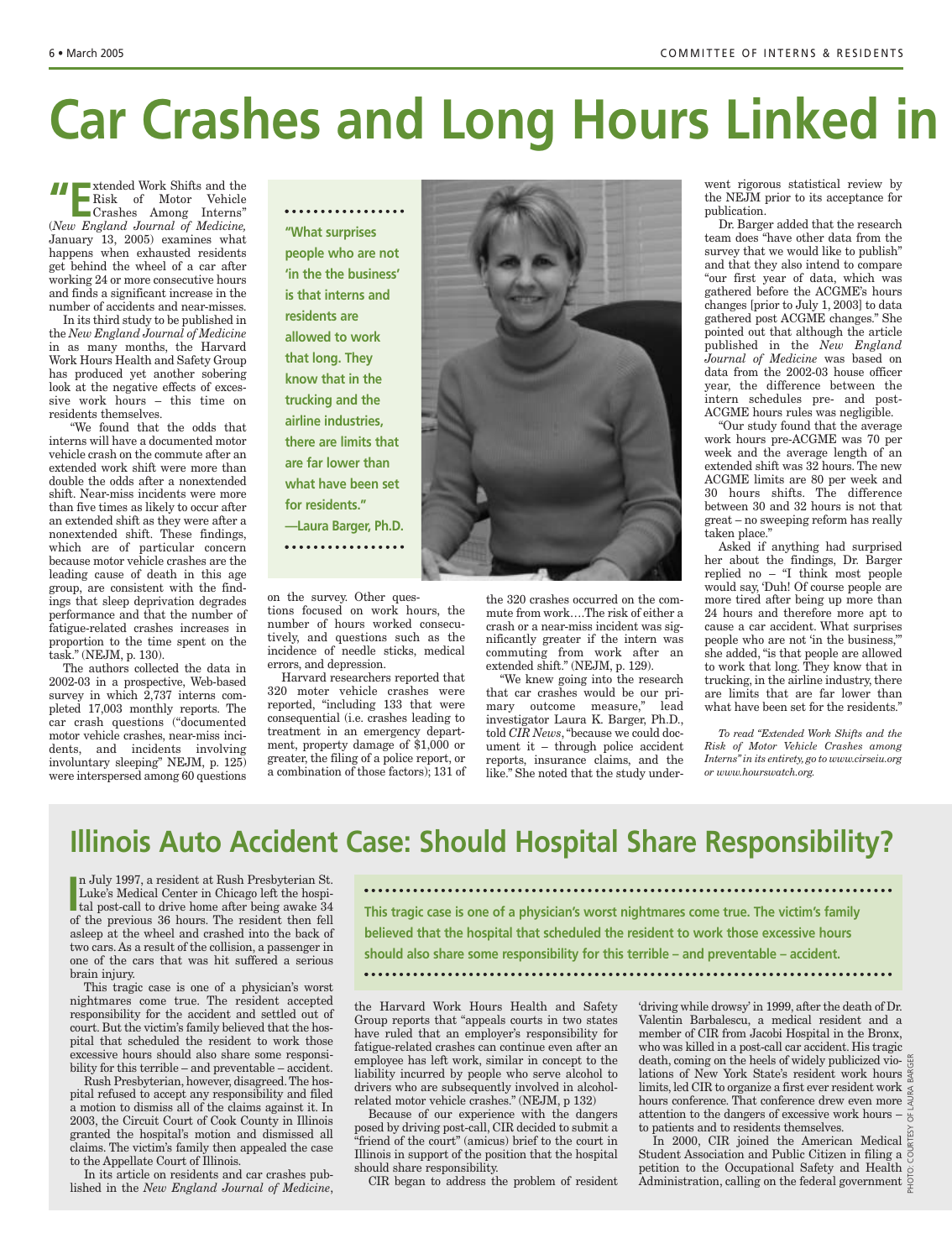# **Harvard Intern Study**

# **DWD...Driving While Drowsy**

w many times have you walked out of<br>the hospital post-call, post 24+ straight<br>hours of work, thinking only about get-<br>ting into your hod at the second possible the hospital post-call, post 24+ straight ting into your bed at the soonest possible moment? There's just one thing between you and some desperately needed sleep – the drive home. It's a situation that every resident knows well. It's so common, that it's really just taken for granted…but maybe not for much longer.

The public, now thoroughly educated to the dangers of driving while intoxicated, is beginning to awaken to the dangers of DWD – driving while drowsy. Research has shown that "After 24 hours of wakefulness, cognitive function deteriorates to a level equivalent to having a  $0.1\%$  blood alcohol level." In the U.S., the legal limit of the blood alcohol concentration for commercial drivers is 0.04 and for most non-commercial drivers is 0.08.

In its discussion of intern driving while drowsy, the Harvard Work Hours Health and Safety Group reviews the legal implications for residents of continuing to schedule residents to shifts of 24 or more consecutive hours. "….the state of New Jersey has recently amended its vehicular-homicide statute to add to the definition of reckless driving 'driving after having been without sleep for a period in excess of 24 consecutive hours, a revision that explicitly subjects drivers in that state to a conviction of criminal homicide under such circumstances. Similar

legislation is pending in New York, Massachusetts, and Michigan." (NEJM, p.132).

CIR-affiliated hospitals have the ability to negotiate for shorter hours; after extended work shifts, they can negotiate for transportation assistance such as taxi-vouchers and shuttle buses. Other residency programs throughout the country are considering, or beginning to offer round-trip taxi vouchers to their post-call residents leaving after 24+ hours, but these are voluntary programs. CIR advocates for these programs as a critical safety feature.

> held liable, it would cost hospitals and the County too much money. The court is expected to issue a

decision sometime in 2005.

*(1) (Nature, 1997; 388: 235)*

the nation's 100,000 resident physicians. The petition focused on three health indicators, including car accidents, and presented considerable evidence of the dangers to exhausted residents.

to promulgate regulations to limit work hours of<br>the nation's 100,000 resident physicians. The peti-<br>tion focused on three health indicators, including<br>car accidents, and presented considerable evidence<br>of the dangers to CIR's amicus brief in the Illinois case was submitted in the summer of 2004. It gives many examples of exhausted residents involved in serious car crashes, including one death. The brief also reviews published reports and studies showing that drowsy driving by housestaff is widespread, and that the health care industry is aware of the danger, yet has been unwilling or unable to effectively police itself. Making teaching hospitals liable when residents are involved in automobile accidents after working excessive hours would help to deter future dangerous conduct.

"As physicians, we want to provide the very best care to our patients," commented CIR President Dr. Barbie Gatton. "We take our oath seriously, which starts with the fundamental principle of 'first, do no harm.' Yet we are regularly required by hospitals to put people at risk by working 24-30 hours, and then getting behind the wheel of a car. We join this profession to serve the public. The last thing we want to be is a public safety hazard."

The Illinois Hospital Association has filed an

**"As physicians, we want to provide the very best care to our patients. We take our oath seriously, which starts with the fundamental principle of 'first, do no harm.' Yet we are regularly required by hospitals to put people at risk by working 24-30 hours, and then getting behind the wheel of a car. We join this profession to serve the public. The last thing we want to be is a public safety hazard."**

**Barbie Gatton, MD, President, CIR/SEIU**

amicus in opposition to CIR's position, arguing that hospitals are not responsible for off duty resident behavior, that the duty not to drive while drowsy falls solely upon the residents, and that residents have the option of sleeping at the hospital, taking public transportation or getting a cab. Cook County, which includes the City of Chicago, also filed a brief, claiming that if hospitals were "Hospitals can't have it both ways," says Dr. Gatton."If they schedule us to work 24 + hours in a row and count on our being there to provide patient care, then they can't also claim that they aren't responsible for what happens when we leave in an impaired state. Telling us we have the

option of staying to sleep in the hospital after a 30-hour shift is ridiculous. We would never leave. It's been a long time since residents were required to live in the hospital. We should not be going backwards."